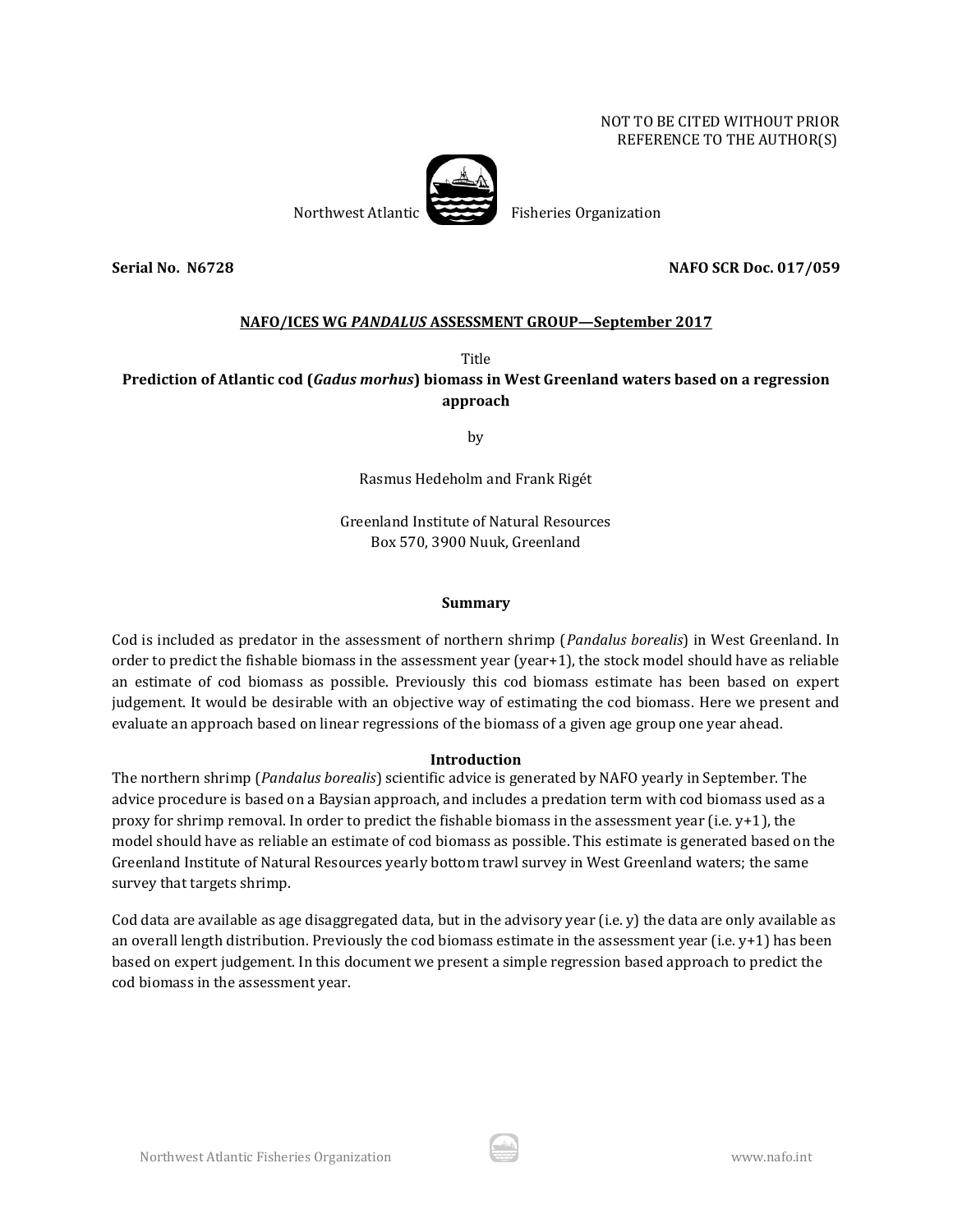## **Material and Methods**

## *Linear regressions*

The calculations and predictions are based on the data presented in tables 1 and 2. We do not have reliable weight-at-age data for the period prior to 2005. For this period and in years with missing values, we use the time series average. The product of table 1 and 2 is the age specific biomass estimates. The gear does not catch age 0 well, and we do not use these data. The biomass from this age group is also negligible and will not affect the results.

As the predicted value is used without uncertainty in the northern shrimp assessment, we do not incorporate uncertainty into the prediction.

We use linear regressions to predict the biomass of a given age group one year ahead. We do regressions of the form:

Biomass at age  $y+1$  = Biomass at age y.

Possible aurocorrelation was tested by Durbin-Watson test and showed significance ( $p<0.05$ ) in case of age 4 vs age 3 and age 7 versus age 6. However we chose not to correct for autocorrelation as it appears not to be a general event.

Obtaining beta (incline) and alfa (interception) coefficients for each regression. We predict each age group forward one year as:

Biomass age  $x+1 =$  Biomass at age  $x *$  beta + alfa

There is no data to predict the number of 1 year olds. The recruitment pattern is apparently cyclic in recent times at age 1 (fig. 1). A peak in age 1 recruitment seems to be followed by a drastic decline the next year. The 2017 age 1 recruitment is based on observations from the 2017 survey. We multiply the abundance of fish smaller than 15 cm from 2017 survey by the average weight of 1-year olds in 2016.

By applying the 2016 age-length key and 2016 weight-at-age estimates we convert the observed 2017 length distribution from the 2017 survey to biomass-at-age. These estimates are then projected forward 1 year using the obtained regression coefficients from the entire dataset. The biomass of 1-year olds in 2018 is estimated as the average of the 2000-2016 1-year old recruitment (47.1 t)

## *Retrospective pattern*

To evaluate the accuracy of the approach, the biomass was calculated retrospectively for the past ten years. This was done by using the regression coefficients from the full data set, and preforming the calculations on a reduced data set in yearly steps. The biomass of 1 year olds were not added to these estimate, but as it normally represents a very minor proportion of the biomass the error is negligible.

## **Results and Discussion**

The Biomass-at-age vs. Biomass-at-age+1 regressions can be seen in fig. 2. The survey seems relatively consistent, and the predictive power of a single age-specific estimate is relatively high. There are single observations that fall noticeably outside the estimated regressions. For instance, in two years the survey fails to catch the one-year-olds, that are caught at age two. In a number of years, the relatively high catch of threeyear-olds is not seen as a high number of four-year-olds. At older ages outliers are also present.

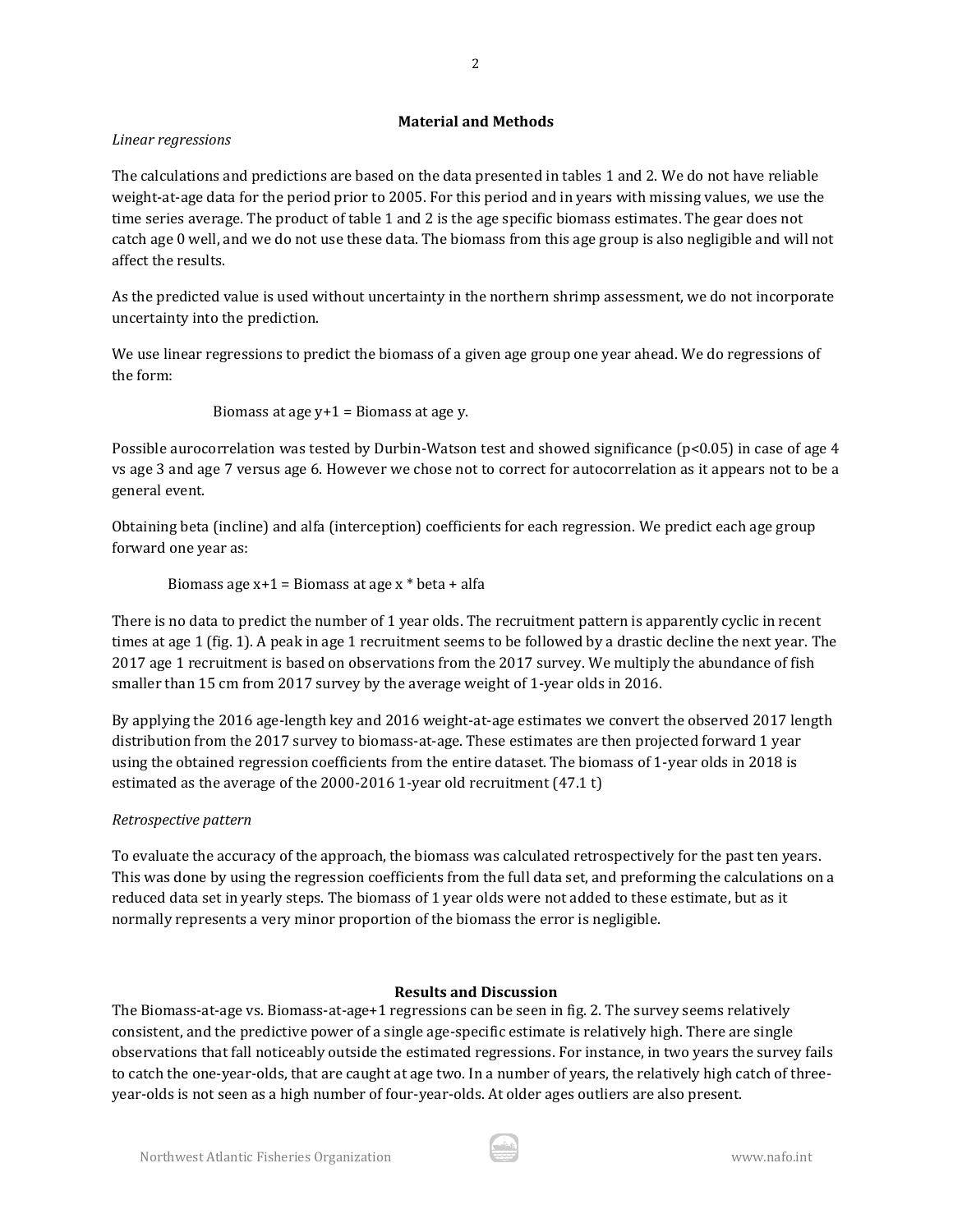The retrospective pattern shows that the predictions follow the same trend as the observed biomass index, but the rate of change is not as great as in the observed values. Hence, the increase in index values from 2010 to 2015 results in a predicted index value that is 36% below the observed 2015 value. The most noticeable difference is the extremely low 2016 observed value which is not matched by a similar decline in the predicted value.

When estimating the 2018 cod biomass – the input needed for the shrimp assessment – by projecting the 2017 estimated biomass at age one year, we get an estimate of 23242 t. If we assume that the survey coefficient of variation on the abundance estimate (36.5% averaged over the past ten years) applies to the biomass, the biomass estimate is 6275-40209 t.

The shortcomings of the applied approach are:

- A survey with a relatively high uncertainty in predicting the biomass of a given yearclass one year in advance. This naturally translate into uncertainty in the prediction.
- The West Greenland area have few old fish. This means that survey hauls with old fish are rare but do happen making estimates are associated with high CV's. Since these older age groups contribute a lot to the biomass, this uncertainty affects the projections.
- The West Greenland area is currently a major nursery area for East Greenland and Iceland cod. When fish from these areas reach maturity at age 5-8 the migrate out of the area. This can lead to observation like that in 2016 where the observed biomass is considerably lower than the prediction. There is currently no basis for estimating such a massive migration event or a way to incorporate it into the approach presented here. This will ultimately lead to an overestimate of cod predation on shrimp, and a reduced shrimp advice, in years when this happens.

With these reservations, the approach does offer an objective way of estimating the cod biomass. In years when the survey follows a "expected" trend the estimations seem reasonable. It is unclear why the survey at a faster rate than the estimated biomass values during the positive development from 2012-2015. This could be related to an influx of adult cod from the inshore area, a result of the swept area calculations in connection with migration. It does not seem to be something with the suggested approach. Similarly, fish can immigrate to the area from the adjacent inshore area. When fish growing up inshore migrate towards spawning grounds, they will appear in the survey with being seen as younger fish. Such an event can explain the discrepancy between the predictions and the observed values in the 2013-2015 values – cod come from the inshore area, elevating the biomass, before eventually leaving the area in 2016 causing the massive biomass decline in that year.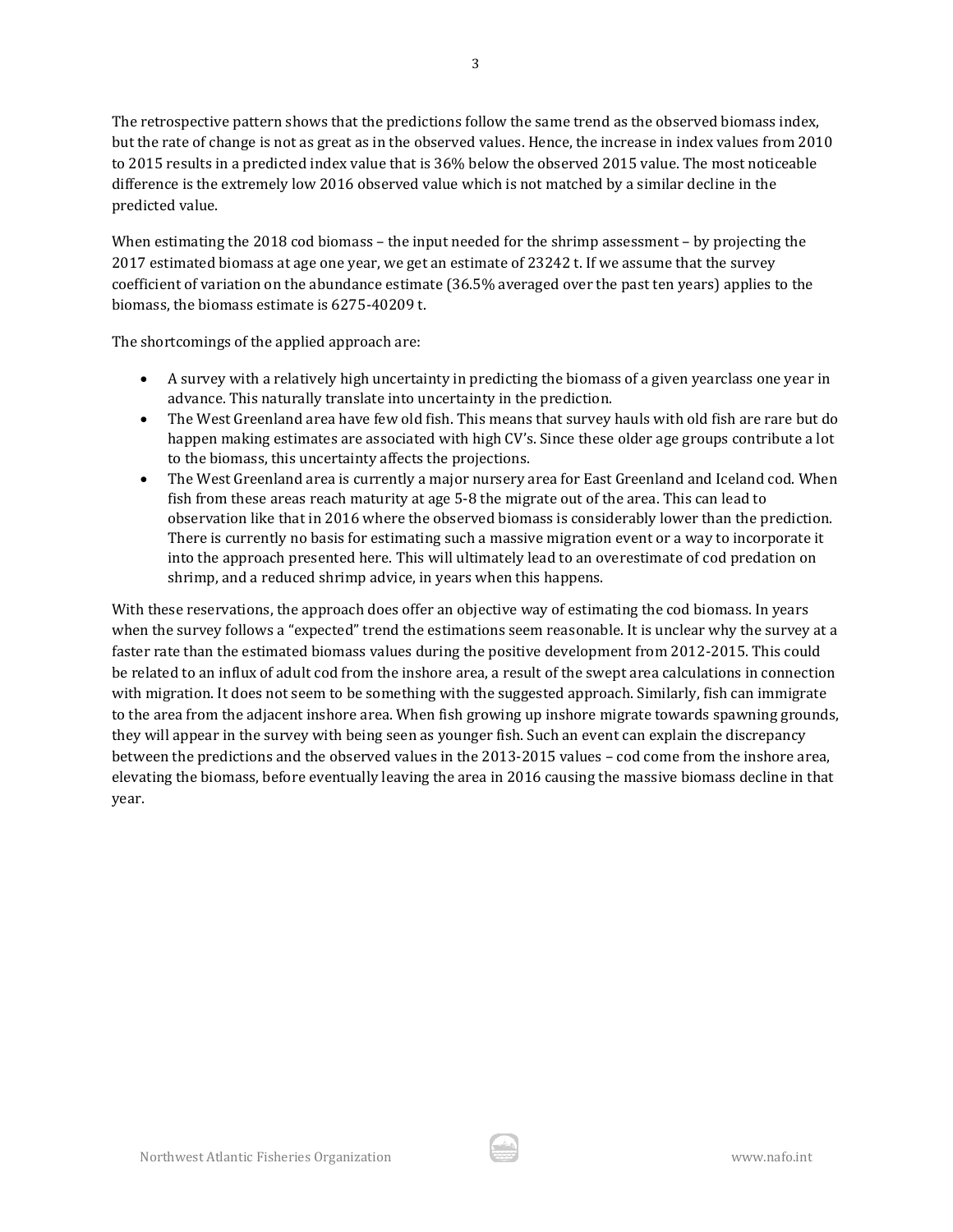| Year/age | $\boldsymbol{0}$ | $\mathbf{1}$     | $\overline{c}$   | 3     | $\overline{\mathcal{A}}$ | 5                | 6                | 7                | $8+$             |
|----------|------------------|------------------|------------------|-------|--------------------------|------------------|------------------|------------------|------------------|
| 1992     |                  | $\boldsymbol{0}$ | 221              | 126   | 123                      | 63               | 10               | 3                | $\mathbf{1}$     |
| 1993     |                  | $\overline{0}$   | 39               | 170   | 73                       | 16               | 7                | 1                | $\overline{c}$   |
| 1994     |                  | $\overline{0}$   | 10               | 126   | 22                       | 8                | 1                | $\boldsymbol{0}$ | $\overline{0}$   |
| 1995     |                  | 19               | 345              | 101   | 157                      | 40               | 0                | 0                | $\overline{0}$   |
| 1996     |                  | $\overline{0}$   | 14               | 203   | 78                       | 3                | $\boldsymbol{0}$ | $\overline{0}$   | $\overline{0}$   |
| 1997     |                  | $\boldsymbol{0}$ | $\boldsymbol{0}$ | 10    | 3                        | 24               | 8                | 1                | $\overline{0}$   |
| 1998     |                  | $\overline{0}$   | 17               | 25    | 20                       | $\boldsymbol{0}$ | $\overline{0}$   | $\overline{0}$   | $\overline{0}$   |
| 1999     |                  | 7                | 144              | 66    | 23                       | 6                | 1                | 1                | $\mathbf{1}$     |
| 2000     |                  | 90               | 711              | 363   | 92                       | 13               | 52               | $\boldsymbol{0}$ | $\mathbf{0}$     |
| 2001     |                  | 97               | 540              | 546   | 376                      | $\boldsymbol{0}$ | $\boldsymbol{0}$ | $\mathbf{0}$     | $\overline{0}$   |
| 2002     |                  | 0                | 603              | 2323  | 1078                     | 245              | $\overline{0}$   | 4                | $\overline{0}$   |
| 2003     |                  | 81               | 1416             | 1037  | 433                      | 135              | 18               | $\boldsymbol{0}$ | $\overline{0}$   |
| 2004     |                  | 1215             | 2812             | 1205  | 786                      | 382              | 71               | 33               | 4                |
| 2005     | 3284             | 1348             | 38177            | 44685 | 10490                    | 5595             | 4596             | 113              | 30               |
| 2006     | 244              | 6804             | 5826             | 42612 | 9722                     | 1956             | 532              | 72               | $\mathbf{0}$     |
| 2007     | 224              | 295              | 12835            | 6348  | 29856                    | 2708             | 166              | 69               | 16               |
| 2008     | 35               | 3516             | 2880             | 20921 | 8337                     | 16047            | 1530             | 150              | $\overline{0}$   |
| 2009     | 0                | 308              | 10203            | 2295  | 1928                     | 365              | 16               | 5                | $\mathbf{0}$     |
| 2010     | 208              | 3062             | 2720             | 13244 | 2314                     | 1690             | 48               | 69               | $\boldsymbol{0}$ |
| 2011     | 18               | 4617             | 64111 5767       |       | 5346                     | 452              | 450              | 64               | 25               |
| 2012     | $\boldsymbol{0}$ | 203              | 12621            | 42195 | 7046                     | 7673             | 889              | 454              | 35               |
| 2013     | $\boldsymbol{0}$ | 2891             | 8948             | 15691 | 68091                    | 18446            | 10230            | 666              | 190              |
| 2014     | $\boldsymbol{0}$ | 471              | 4810             | 8656  | 57698                    | 51425            | 5145             | 2553             | 215              |
| 2015     | $\boldsymbol{0}$ | 2210             | 3957             | 15672 | 24870                    | 43616            | 42750            | 2456             | 575              |
| 2016     | 0                | 2763             | 5919             | 3029  | 5758                     | 3778             | 1832             | 1086             | 274              |

Table 1: Age disaggregated abundance indices for Atlantic cod from the West Greenland bottom trawl survey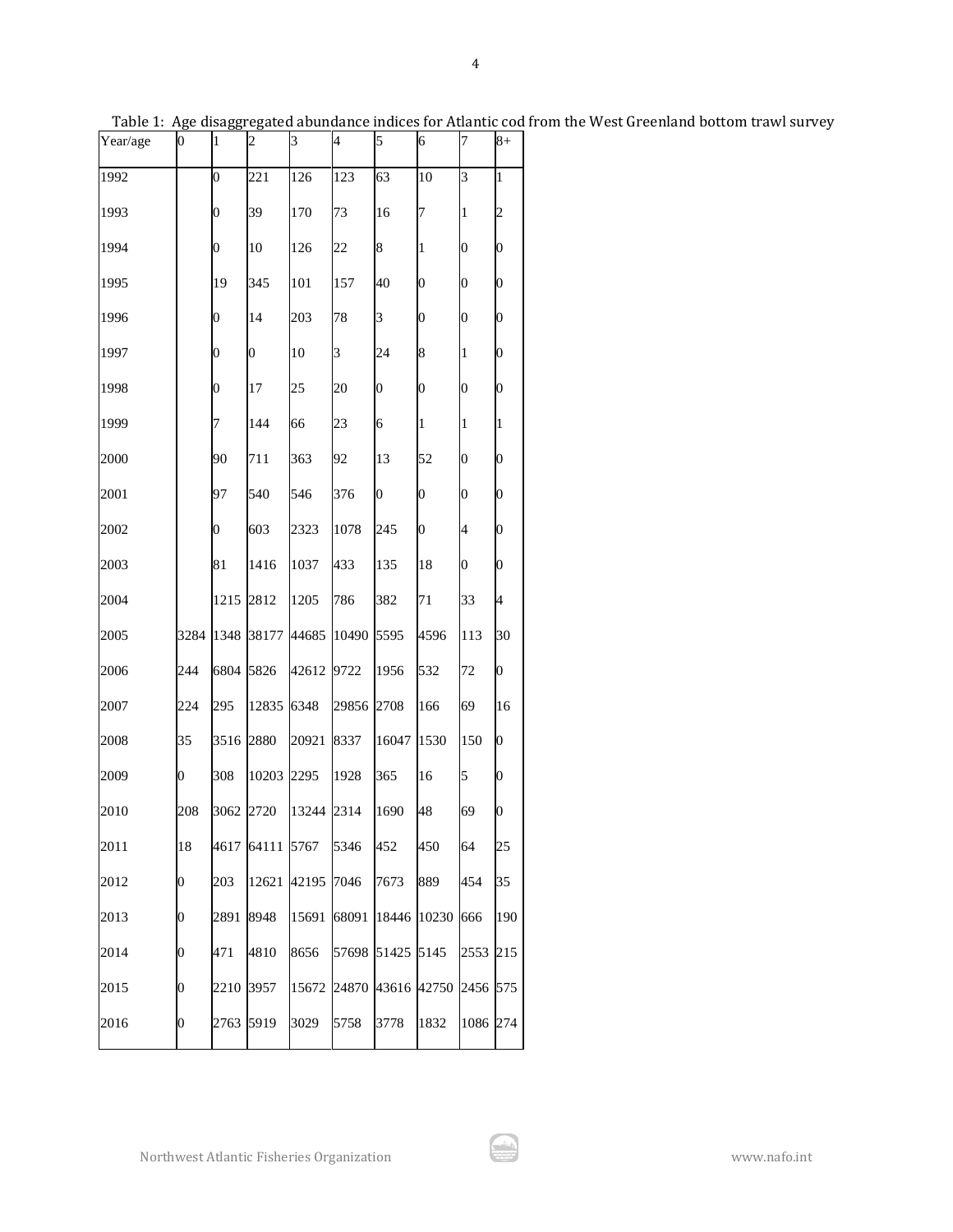| Year/age | 0     | 1     | 2     | 3     | $\overline{4}$ | 5     | 6     | $\overline{7}$ | 8     |
|----------|-------|-------|-------|-------|----------------|-------|-------|----------------|-------|
| 1992     | 0.003 | 0.025 | 0.124 | 0.326 | 0.624          | 1.094 | 2.067 | 2.876          | 3.947 |
| 1993     | 0.003 | 0.025 | 0.124 | 0.326 | 0.624          | 1.094 | 2.067 | 2.876          | 3.947 |
| 1994     | 0.003 | 0.025 | 0.124 | 0.326 | 0.624          | 1.094 | 2.067 | 2.876          | 3.947 |
| 1995     | 0.003 | 0.025 | 0.124 | 0.326 | 0.624          | 1.094 | 2.067 | 2.876          | 3.947 |
| 1996     | 0.003 | 0.025 | 0.124 | 0.326 | 0.624          | 1.094 | 2.067 | 2.876          | 3.947 |
| 1997     | 0.003 | 0.025 | 0.124 | 0.326 | 0.624          | 1.094 | 2.067 | 2.876          | 3.947 |
| 1998     | 0.003 | 0.025 | 0.124 | 0.326 | 0.624          | 1.094 | 2.067 | 2.876          | 3.947 |
| 1999     | 0.003 | 0.025 | 0.124 | 0.326 | 0.624          | 1.094 | 2.067 | 2.876          | 3.947 |
| 2000     | 0.003 | 0.025 | 0.124 | 0.326 | 0.624          | 1.094 | 2.067 | 2.876          | 3.947 |
| 2001     | 0.003 | 0.025 | 0.124 | 0.326 | 0.624          | 1.094 | 2.067 | 2.876          | 3.947 |
| 2002     | 0.003 | 0.025 | 0.124 | 0.326 | 0.624          | 1.094 | 2.067 | 2.876          | 3.947 |
| 2003     | 0.003 | 0.025 | 0.124 | 0.326 | 0.624          | 1.094 | 2.067 | 2.876          | 3.947 |
| 2004     | 0.003 | 0.025 | 0.124 | 0.326 | 0.624          | 1.094 | 2.067 | 2.876          | 3.947 |
| 2005     | 0.002 | 0.031 | 0.146 | 0.298 | 0.596          | 1.208 | 1.800 | 3.338          | 3.947 |
| 2006     | 0.004 | 0.025 | 0.120 | 0.338 | 0.477          | 0.680 | 2.581 | 2.714          | 3.947 |
| 2007     | 0.002 | 0.026 | 0.138 | 0.320 | 0.601          | 1.446 | 4.375 | 2.876          | 3.947 |
| 2008     | 0.006 | 0.025 | 0.098 | 0.239 | 0.497          | 0.939 | 1.774 | 2.742          | 3.947 |
| 2009     | 0.003 | 0.024 | 0.104 | 0.329 | 0.620          | 1.353 | 2.103 | 2.876          | 3.947 |
| 2010     | 0.003 | 0.017 | 0.136 | 0.291 | 0.683          | 1.191 | 1.952 | 3.066          | 3.947 |
| 2011     | 0.001 | 0.038 | 0.164 | 0.377 | 0.626          | 1.151 | 2.081 | 2.876          | 3.947 |
| 2012     | 0.003 | 0.019 | 0.137 | 0.419 | 0.763          | 1.200 | 1.371 | 3.396          | 3.947 |
| 2013     | 0.003 | 0.038 | 0.112 | 0.337 | 0.611          | 0.781 | 1.722 | 2.905          | 3.560 |
| 2014     | 0.003 | 0.014 | 0.133 | 0.300 | 0.675          | 0.977 | 1.708 | 2.704          | 4.108 |
| 2015     | 0.003 | 0.011 | 0.102 | 0.349 | 0.623          | 1.062 | 1.594 | 2.478          | 4.276 |
| 2016     | 0.003 | 0.028 | 0.094 | 0.314 | 0.711          | 1.145 | 1.742 | 2.542          | 3.844 |

Table 2: Weight at age (kg) for West Greenland Atlantic cod.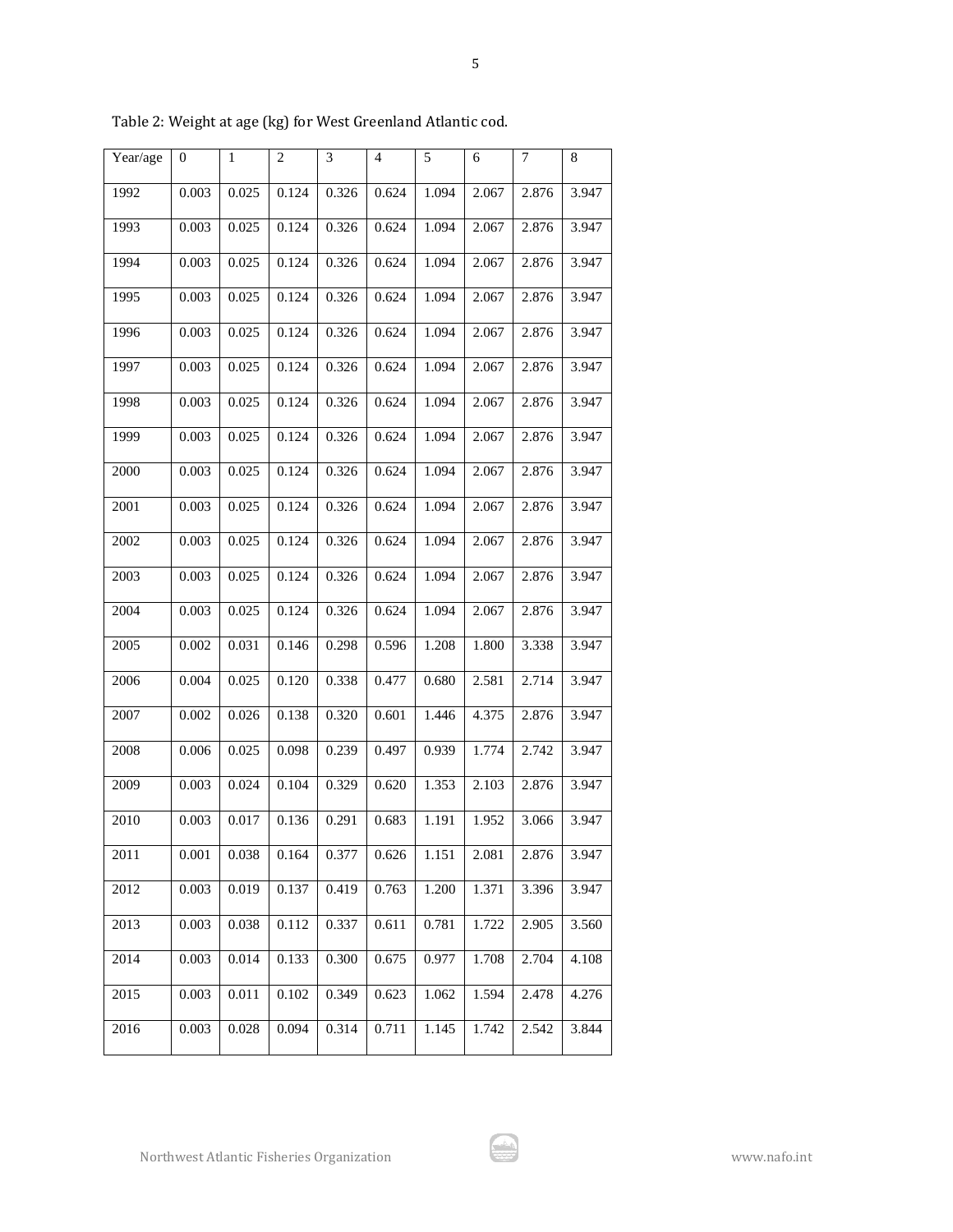

Fig. 1. Biomass of age 1 in the West Greenland bottom trawl survey.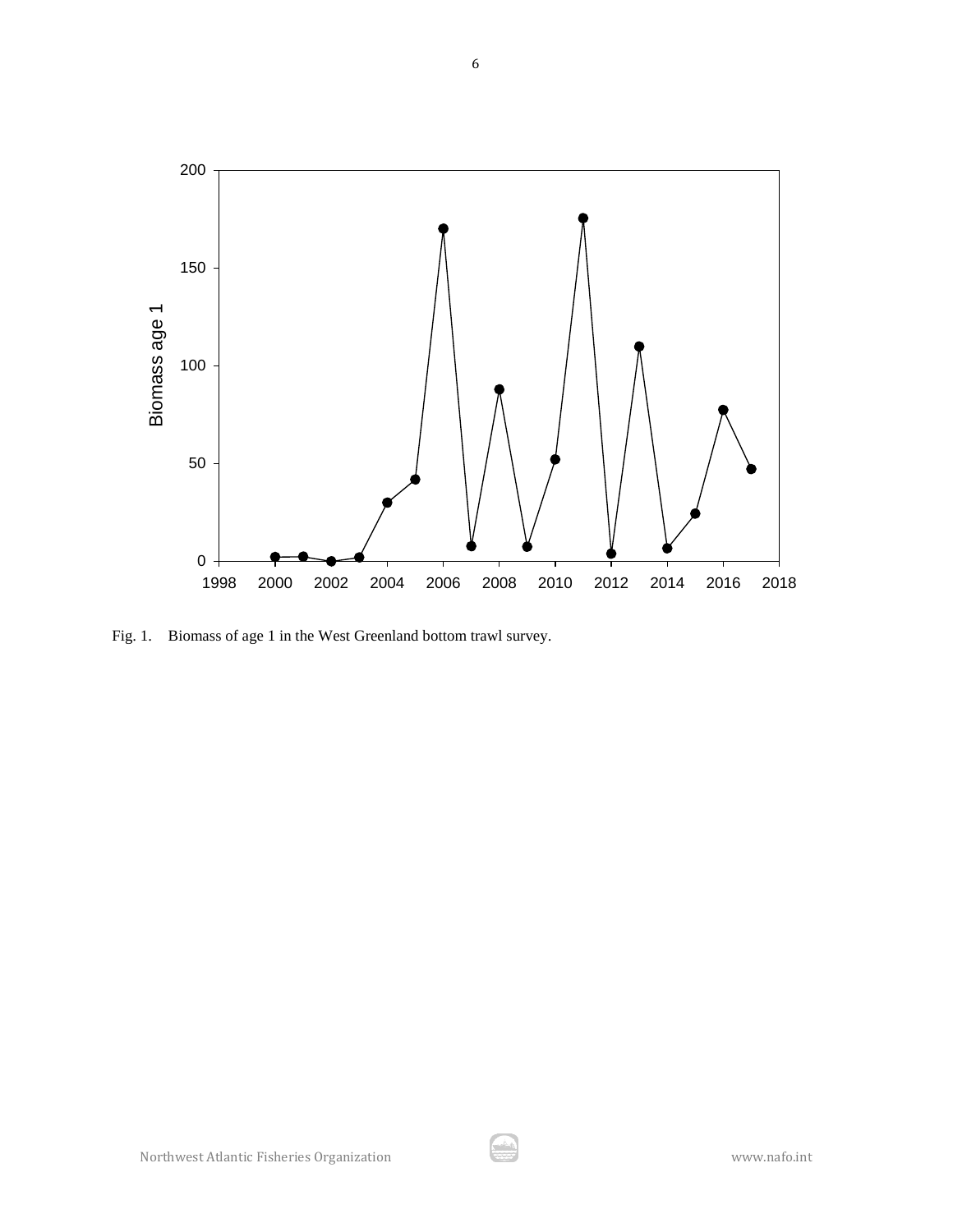

Fig. 2. Linear regressions of biomass at age against the same yearclass the following year.